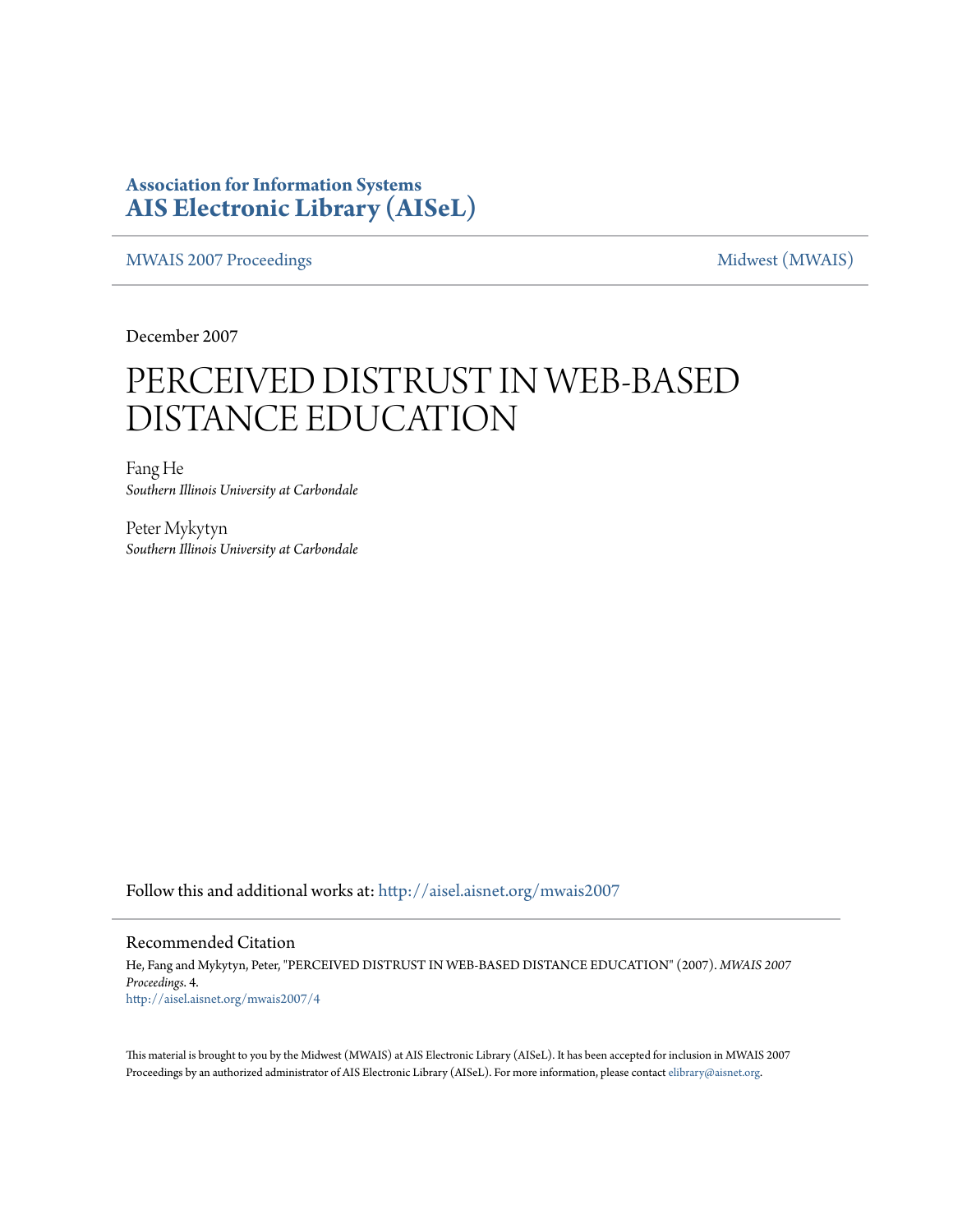## **PERCEIVED DISTRUST IN WEB-BASED DISTANCE EDUCATION**

**Fang He** Peter P. Mykytyn Southern Illinois University Southern Illinois University at Carbondale at Carbondale Hefang@siu.edu Mykytyn@cba.siu.edu

#### **ABSTRACT**

*This study develops a conceptual model of existing student distrust regarding the quality of online courses and instructors and estimates the impact of perceived distrust on student learning performance. By examining the constructs, professors can obtain new opportunities to build mass customization and a portfolio of educational experiences for students to better deliver their knowledge online.* 

#### **KEYWORDS**

Online learning, Distrust, Learning Performance

#### **INTRODUCTION**

Although several studies that compare learning performance between media-based and traditional lecture courses find very similar level of achievement and satisfaction of students (Hiltz 1993; Johnstone & Krauth 1996; Sankaran, Sankaran, & Bui 2000), recent studies report emerging negative student emotion in web-based distance education (Hara & Kling 1999). In their study, Hara and Kling (1999) suggest that students' persistent frustrations are from three interrelated sources: lack of prompt feedback, ambiguous instructions on the Web, and technical problems. Besides the emerging negative emotion of students in online education programs, retention rates for distance education are also found to be lower than those for traditional on-campus programs (Stover 2005), suggesting that students may distrust the quality of online education.

Compared with trust, distrust has not been widely discussed in the virtual environment, and particular in the online learning process. Being separate and distinct, trust and distrust are not just two ends of a single bipolar construct as in the traditional view. Low distrust does not necessarily mean high trust, while high distrust does not equal low trust; trust and distrust can even co-exist when relationship partners have both separate and shared objectives (Lewicki, McAllister, & Bies 1998). Given this perspective, distrust should be treated as an issue as important as trust in research of human behavior. However, the existing literature (Burge 1994; Hara & Kling 1999) on computer-mediated communication in higher education hardly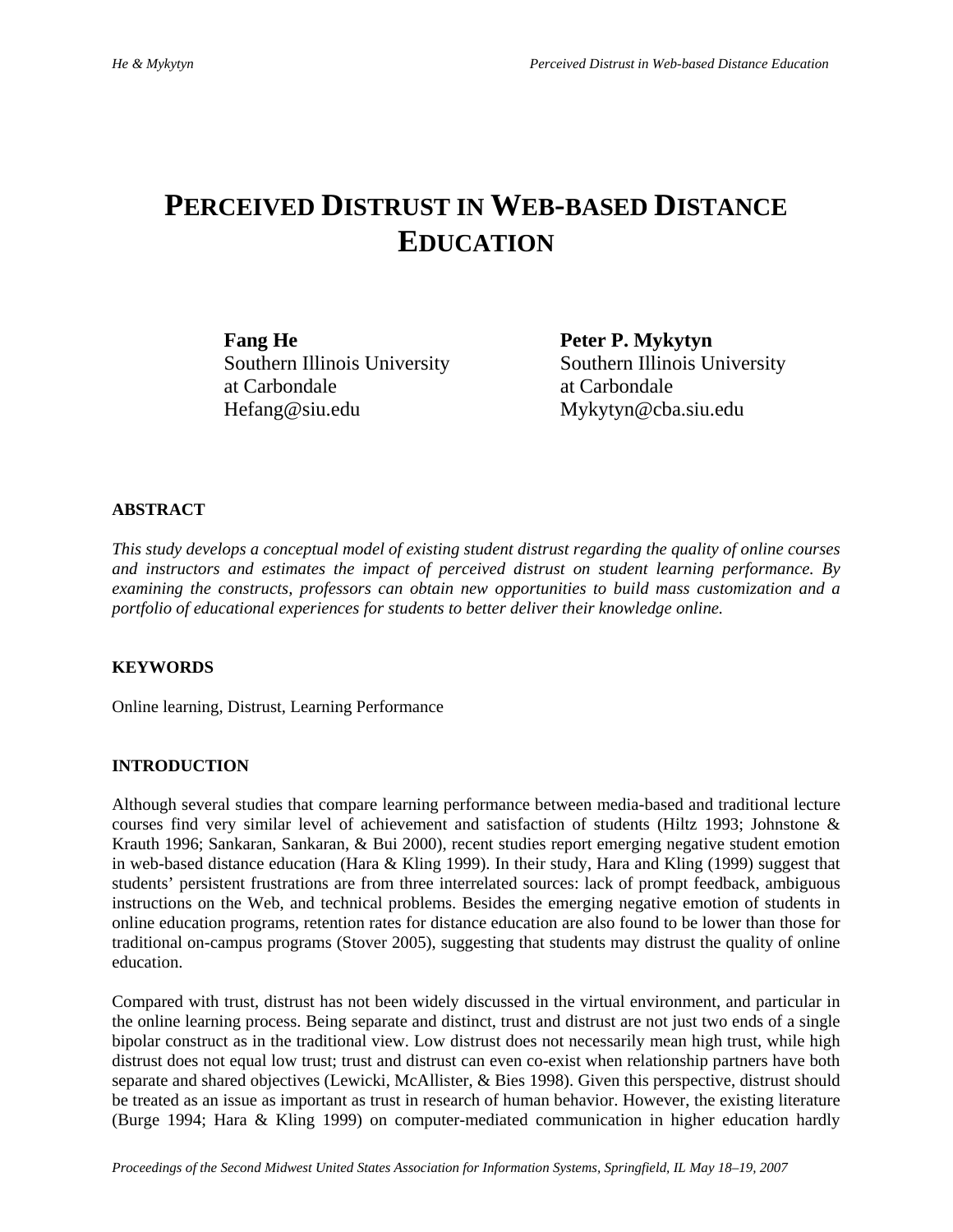addresses students' negative emotions in their distance learning process. Actually, students could play polite to their instructors, or may not have opportunities to express their frustrations, or tend to make positive comments because of the relief of finishing a course and their reluctance to hurt their instructors' feelings (Hara & Kling 1999). Thus, distrust could be a more sensitive agency measurement in online education performance to capture students' intuitive judgments on course quality and instructor professionalism than trust.

So far, few published empirical studies about online learning have investigated the student distrust factor, such as the impact of distrust regarding course quality (in terms of course design and Web site structure) and instructors on learning performance. Prior studies typically focus on a direct relationship between student characteristics and learning performance (Hiltz 1997; Leidner & Fuller 1997; Lu, Yu & Liu 2003), or a relationship between instructional strategies and learning performance (Hiltz 1997) without considering the learning context. Some studies (Lee, Cheung, & Chen 2005; Saadé & Bahli 2005) attempt to use the technology acceptance model (TAM) (Davis 1989) and the concept of cognitive absorption (CA) to explain individual attitudes and behaviors in using internet-based learning systems, while ignoring the relationships among technology and relevant instructional, psychological, and environmental factors that will enhance learning outcomes. Responding to a call for greater depth and breadth of technology-mediated learning research (Alavi & Leidner 2001), this paper develops a conceptual model of existing student distrust regarding online education, and estimates its impact on learning performance.

#### **LITERATURE REVIEW**

#### **Properties of Student Distrust in Online Education**

Lewicki, McAllister, and Bies (1998) argue that trust and distrust are separate but linked dimensions. Bringing this notion into the online education area, trust and distrust as student attitude can be defined as *a set of judgments made by the student, based on his/her personal traits, the pervious experience learned from being a student in either online or on-campus class, and from the perception of some particular instructors.* 

According to McKnight and Chervany (1996), trust can be categorized as Impersonal/Structural, Dispositional, and Personal/Interpersonal. *Dispositional* is excluded from our study because it is particularly important in the initial stages of relationship-building in which people have little specific information to assess others' trustworthiness (Mayer, Davis, & Schoorman 1995), while our study focuses on existing student distrust at the post-learning stage in which a personal/impersonal relationship has been built up. Contrary to Dispositional, *Impersonal/Structural* and *Personal/Interpersonal* are situationspecific (McKnight and Chervany 1996). Impersonal trust refers to beliefs about a specific context, whereas personal trust means that one person trusts another person. Interpersonal trust can be explained as mutual trust among people. Since trust and distrust are defined in reciprocal terms (Lewicki et al. 1998), the same categorization of trust can be applied to distrust theoretically. The concept of distrust in this study consists of two dimensions: impersonal and personal distrust.

#### **Impersonal Distrust: Institution-based**

Institution-based trust refers to one's sense of security from impersonal structures inherent in a specific context (Shapiro 1987; Zucker 1986). McKnight, Cummings, and Chervany (1998) discuss two types of institution-based trust: structural assurances and situational normality. Structural assurances refer to safeguards such as regulations, guarantees, legal recourse, and contracts (McKnight et al. 1998; Shapiro 1987; Zucker 1986). However, if there is a lack of such structural assurance safeguards acting as a "safety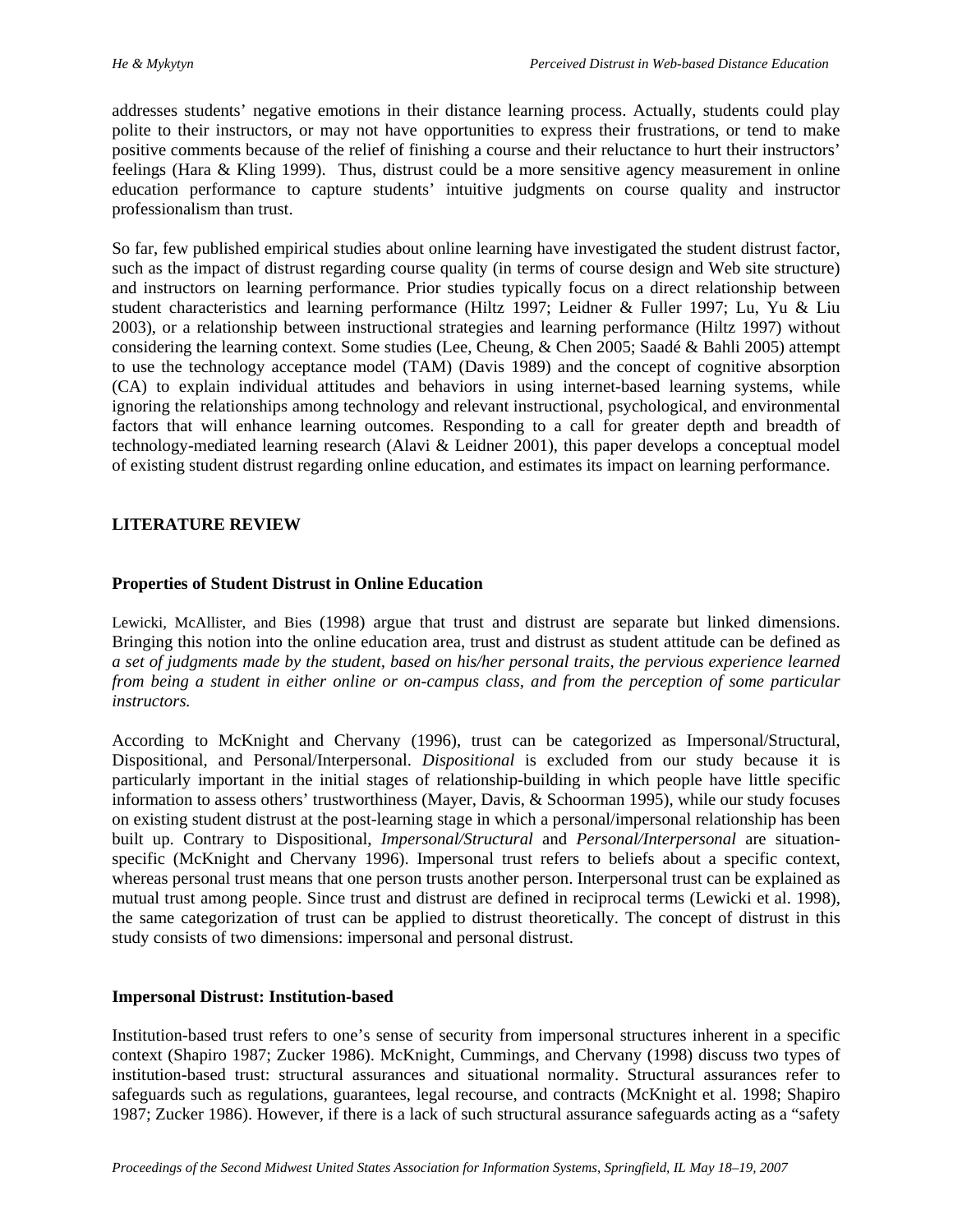net" (McKnight & Chervany 1996), one is likely to feel diffident to depend on others. This attitude is termed as structural diffidence in the current study to measure institution-based distrust. Situational normality trust is the perception of how normal (Baier 1986) or customary (Lewis & Weigert 1985) things appear to be. Given this definition, distrust may be triggered when a situation is abnormal, as trust disappears in such situations (McKnight et al. 1998). Situational abnormality therefore is another possible factor to measure institution-based distrust. In the context of online education, institution-based distrust is based on the design of the web course. Students would experience situational abnormality when the course Web site has a questionable interface and requires students to engage in unexpected learning processes. Students would have structural diffidence when the course technology support is ineffective to generate student confidence in online learning.

#### **Personal Distrust: Cognition-based and Affect-based**

According to Lewis and Weigert (1985) and McAllister (1995), personal trust can be divided into cognition-based trust and affect-based trust. Cognition-based trust, as a rational view of trust, is associated with integrity, competence (Mayer et al. 1995), responsibility (Cook and Wall 1980), and reliability (McAllister 1995). If people find no "good reasons" to make trust-related decisions, cognitionbased distrust may occur as a result of perceived unreliability, non-integrity, incompetence, and lack of responsibility.

Affect-based trust has more emotional connotations, and it is related to issues like care and concern (McAllister 1995), benevolence, altruism, commitment, and mutual respect. Affect-based trust is distinct from but complementary to its cognitive base (Lewis & Weigert 1985). The counterparts of elements in affect-based trust are only able to represent "low trust" rather than distrust. According to Lewicki, McAllister, and Bies (1998), high trust is characterized by hope, faith, confidence, assurance, and initiative, while low trust is characterized by no hope, no faith, no confidence, passivity, and hesitance. By contrast, high distrust is characterized by fear, skepticism, cynicism, wariness and watchfulness, and vigilance, while low distrust is characterized by no fear, absence of skepticism, absence of cynicism, low monitoring and no vigilance.

#### **Student Distrust and Learning Performance**

Figure 1 illustrates the research model used in this study. The construct of existing student distrust is central to the structure of Figure 1. The level of existing distrust, which is driven by student characteristics, regarding course quality and the instructor is proposed to influence student learning outcomes.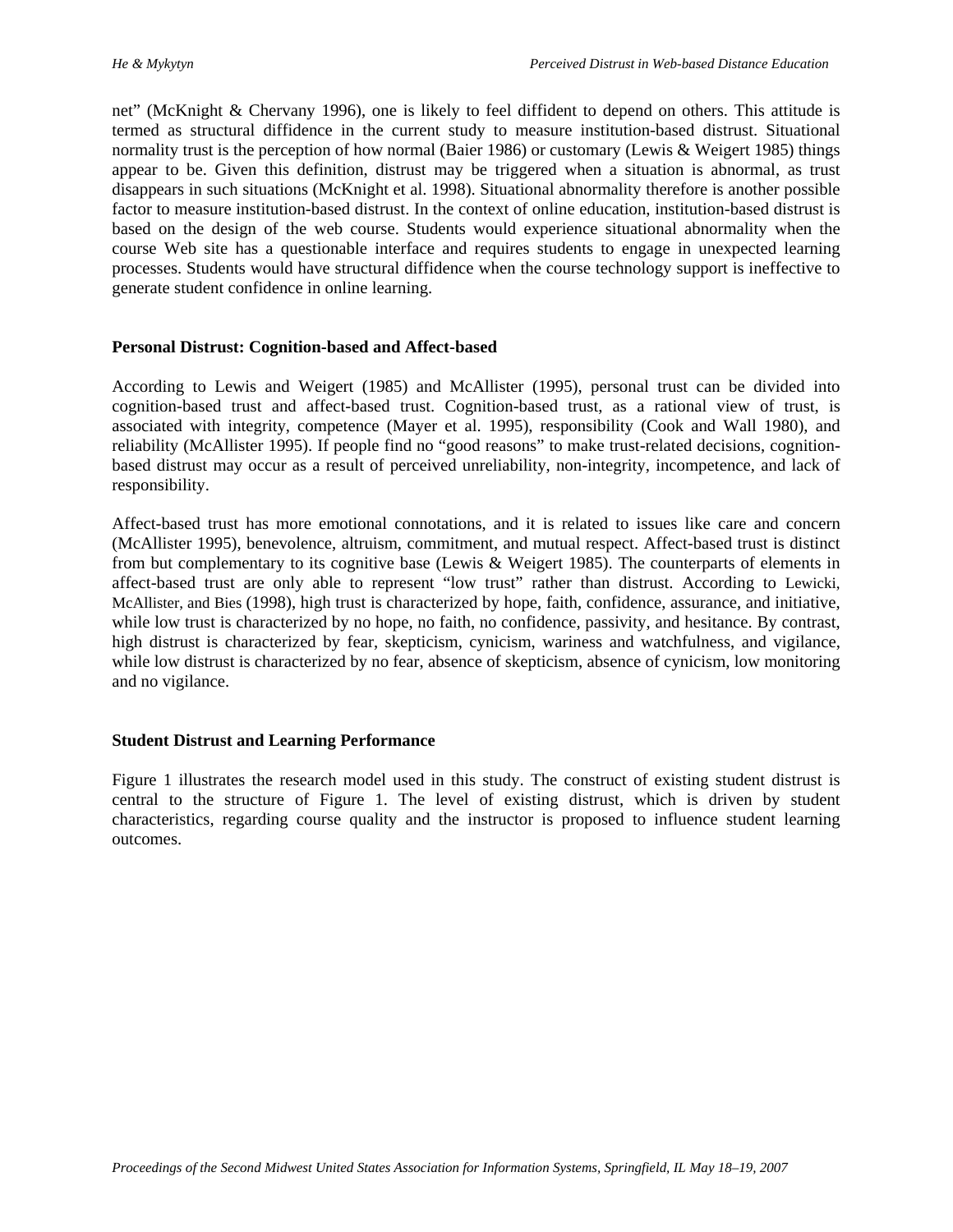

**Figure 1. Student Distrust in Online Education: Theoretical Model** 

#### **Antecedents of Distrust**

Researchers have documented the importance of incorporating customer characteristics into trust objects in e-commerce, reflecting buyer's belief and confidence (Akhter 2003). We thus expect that student characteristics, compared to customer traits, should be the antecedent of distrust.

#### Learning Style

Two learning styles, field independence and dependence have been examined in the previous study. Given the perceived inadequate opportunities for personal contacts, field dependent students are found to be under-performing to field independent students (Luk 1998). Given that online courses provide less rich communication (generally without face-to-face communication) to students than on-campus courses do, field dependent students may have more negative attitudes toward online education than field independent student. We hypothesize:

H1a: Field-dependent students should exhibit higher levels of distrust toward course quality and instructors in online education than field-independent students.

#### Computer Anxiety

Computer anxiety means that people have fears of losing important data or making other possible mistakes through computer use (Sievert et al. 1988). Bandura (1997) finds that individuals experiencing higher anxiety report lower levels of efficacy, while reporting lower levels of anxiety as levels of efficacy increase. Given individuals who possess high computer self-efficacy are more likely to form positive perceptions of IT (Venkatesh and Davis 1996), students with lower level of computer anxiety may have more confidence in their capabilities and therefore exhibit lower levels of distrust regarding course quality and instructors.

H1b: Students high in computer anxiety should exhibit higher levels of distrust toward course quality and instructors in online education than students low in computer anxiety.

Demographics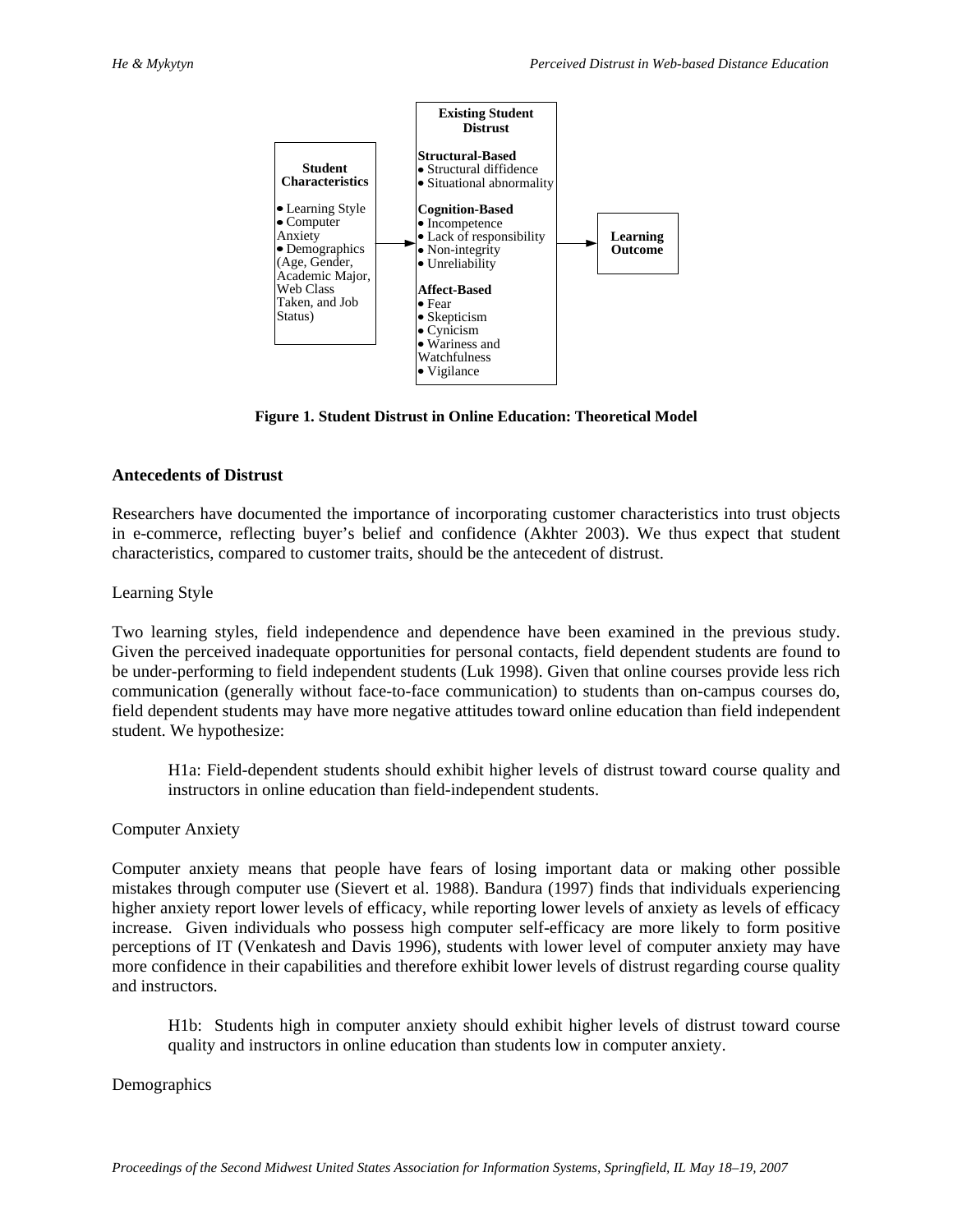Student demographic factors, such as age, gender, academic major, web class taken, job status, and others have been used to measure student online learning effectiveness in the previous study. Adult learners (age 25 and up) are found to perform better in web-based class (Tucker 2000). Females are more persistent in online education than males (Proost 1997). A learner's educational background has an important influence on students' views on web-based learning (Cano 1999). Since first-time students lack necessary independence and time-management skills (Ehrman 1990), the number of web classes taken may significantly affect their future success in online education. Full-time or part-time employment is found to be negatively associated with persistence in distance education (Astin 1991).

H1c: Student demographic factors, in terms of age, gender, academic major, web class taken and job status, are significant predictors of existing levels of student distrust toward course quality and instructors in online education.

#### **Distrust and Learning Performance**

Prior research reports that the level of trust is positively associated with performance in virtual environments. Kanawattanachai and Yoo (2002) find that high-performing virtual teams are better at developing and maintaining the trust level throughout the project life. In the context of online education, if students do not trust the course quality and do not believe their instructors care about them, their academic motivation will be decreased and the likelihood of poor performance increased. Weinstein, Madison and Kuklinski's (1995) study on teacher expectations finds that student distrust has a powerful effect on student performance. According to the Metropolitan Life annual survey on teaching, 53% of students with poor performance state that they trust their teachers only at a litter or not at all (Metropolitan 2000). Given that distrust may restrain students from engaging in online learning and gaining better performance, we hypothesize:

H2: Existing levels of student distrust should have a negative effect on student learning performance.

#### **CONCLUSION AND DISCUSSION**

This paper develops a conceptual model of existing student distrust regarding online education and estimates its impact on learning performance. Based upon the subsequent empirical evidence for the proposed model, online instructors will be able to enhance their understanding of the influence of contextual factors on student distrust. Moreover, as suggested by Hirschheim (2005), online instructors can obtain new opportunities to build mass customization and a portfolio of educational experiences for students, and thus better deliver their knowledge.

#### **REFERENCES**

- Akhter, S. H. "Digital Divide and Purchase Intention: Why Demographic Psychology Matters," *Journal of Economic Psychology* (24:2), 2003, pp. 321–327.
- Alavi, M., and Leidner, D. E. "Research Commentary: Technology-mediated Learning—A Call for Greater Depth and Breadth of Research," *Information Systems Research* (12:1), 2001, pp. 1–10.
- Astin, A. W. "The Changing American College Student: Implications for Educational Policy and Practice, Higher Education (22:2), 1991, pp. 29–143.

Baier, A. "Trust and Antitrust," Ethics 96, 1986, pp. 231–260

Bandura, A. *Self-efficacy: The Exercise of Control,* W. H. Freeman, New York, 1997.

Burge, E. J. "Learning in Computer Conferenced Contexts: The Learners' Perspective," *Journal of Distance Education,* (9:1), 1994, pp. 19–43.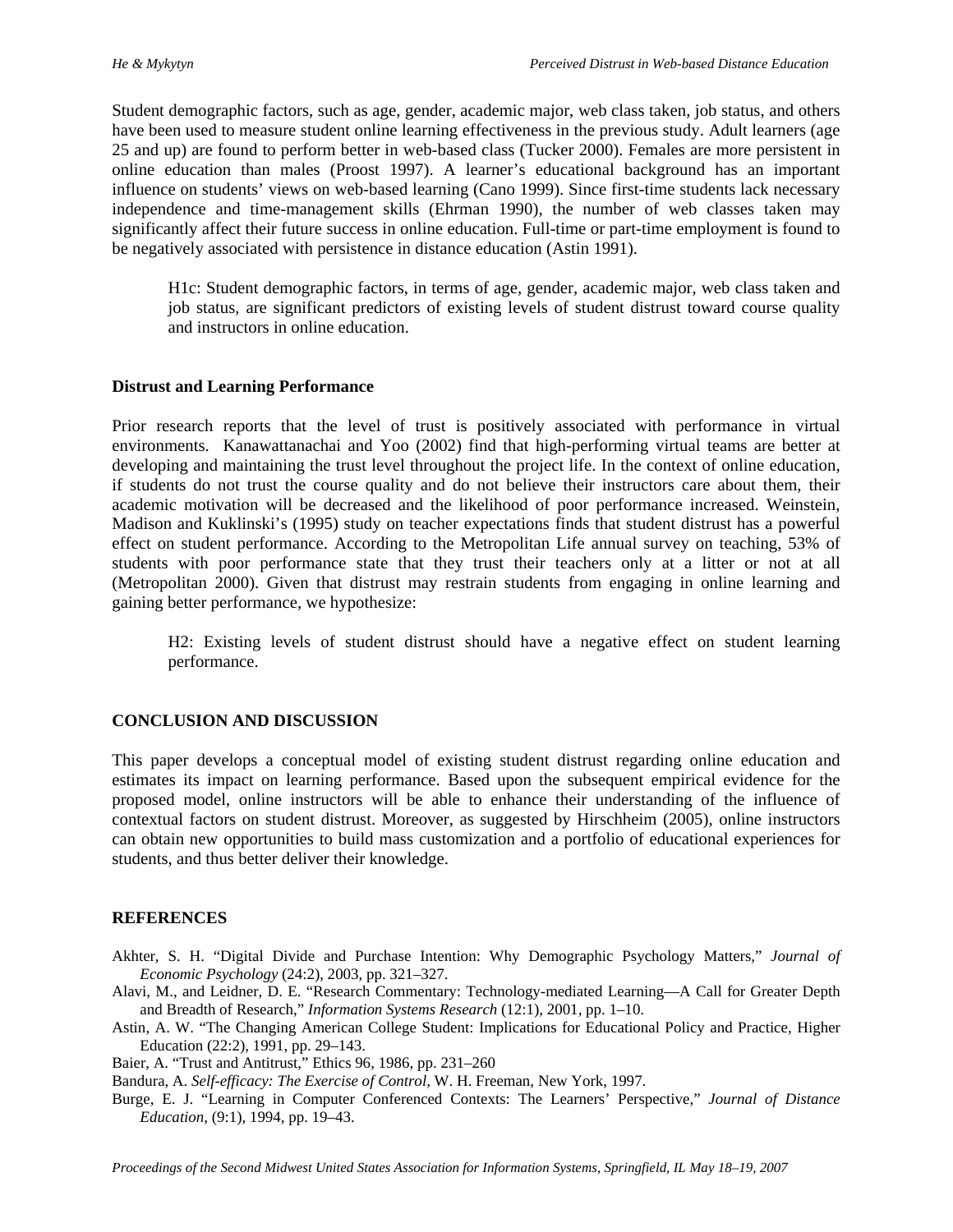- Cano, J. "The Relationship between Learning Style, Academic Major, and Academic Performance of College Students," *Journal of Agricultural Education,* (40:1), 1999, pp. 30–37.
- Cook, J. and Wall, T. "New Work Attitude Measures of Trust, Organizational Commitment and Personal Need Nonfulfilment," *Journal of Occupational Psychology*, (53:1), 1980, pp. 39–52.
- Davis, D.F. "Perceived Usefulness, Perceived Ease of Use, and User Acceptance of Information Technology," *MIS Quarterly,* (13:3), 1989, pp. 319–339.
- Ehrman, M. "Psychological Factors and Distance Education," *American Journal of Distance Education*, (4:1), 1990, pp. 10–24.
- Hara, N., and Kling, R. "Students' Frustrations with a Web-based Distance Education Course," *First Monday*, http://www.firstmonday.dk/issues/issue4\_12/hara/index.html, 1999.
- Hiltz, S. R. "Correlates of Learning in a Virtual Classroom," *International Journal of Man-Machine Studies* (39), 1993, pp. 71–98.
- Hiltz, S. R. "Impacts of College-level Courses via Asynchronous Learning Networks: Some Preliminary Results," *Journal of Asynchronous Learn Networks,* (1:2), 1997
- Hirschheim, R. "The Internet-based Education Bandwagon: Look before You Leap," *Communications of the ACM,*  (48:7), 2005, pp. 97–101.
- Johnstone, S. M., and Krauth, B. "Balancing Quality and Access: Some Principles of Good Practice for the Virtual University," *Change* (28:2), 1996, pp. 38–41.
- Kanawattanachai, P., and Yoo, Y. "Dynamic Nature of Trust in Virtual Teams," *Journal of Strategic Information Systems* (11), 2002, pp. 187–213.
- Lee, M. K. O., Cheung, C. M. K., and Chen, Z. H. "Acceptance of Internet-based Learning Medium: The Role of Extrinsic and Intrinsic Motivation," *Information & Management* (42), 2005, pp. 1095–1104.
- Leidner, D., and Fuller, M. "Improving Student Learning of Conceptual Information GSS Supported Collaborative Learning vs. Individual Constructive Learning," *Decision Support Systems* (20:2), 1997, pp. 149–163.
- Lewicki, R .J., McAllister, D. J., and Bies, R. J. "Trust and Distrust: New Relationships and Realities," *Academy of Management Review* (23:3), 1998, pp. 438–458.
- Lewis, J. D. and Weigert, A. J. "Trust as a Social Reality," *Social Forces* (63:4), 1985, pp. 967–985.
- Lu, J., Yu, C. S., and Liu, C. "Learning Style, Learning Patterns, and Learning Performance in a WebCT-based MIS Course," *Information & Management* (40), 2003, pp. 497–507.
- Luk, S. C. "The Relationship between Cognitive Style and Academic Achievement," *British Journal of Educational Technology* (29:2), 1998, pp. 137–147.
- Mayer, R. C., Davis, J. H., and Schoorman, F. D. "An Integrative Model of Organization Trust," *Academy of Management Review* (20:3), 1995, pp. 709–734.
- McAllister, D. J. "Affect- and Cognition-based Trust as Foundations for Interpersonal Cooperation in Organizations," *Academy of Management Journal* (38), 1995, pp. 24–59.
- McKnight D. H. and Chervany, N. L. "The Meanings of Trust," *Management Informations Systems Research Center,* University of Minnesota, MISRC 96-04, 1996.
- McKnight D. H., Cummings, L. L. and Chervany, N. L. "Initial Trust Formation in New Organizational Relationships," *Academy of Management Review* (23:3), 1998, pp. 472–490.
- Metropolitan Life. *The American Teacher,* Metropolitan Life Insurance Company, 2000.
- Proost, K. "Effects of Gender on Perceptions of and Preferences for Telematic Learning Environments," *Journal of Research in Computing in Education* (29:4), 2000, pp. 370–384.
- Saadé R., and Bahli, B. "The Impact of Cognitive Absorption on Perceived Usefulness and Perceived Ease of Use in On-line Learning: An Extension of the Technology Acceptance Model," *Information & Management* (42), 2005, pp. 317–327.
- Sankaran, S. R., Sankaran, D., and Bui, T. X. "Effect of Student Attitude to Course Format on Learning Performance: An Empirical Study in Web vs. Lecture Instruction," *Journal of Instructional Technology* (27), 2000, pp. 66–73.
- Shapiro, S. P. "The Social Control of Impersonal Trust," *American Journal of Sociology* (93:3), 1987, pp. 623–658.
- Sievert, M. E., Albritton, R. L., Roper, P., and Clayton, N. "Investigating Computer Anxiety in an Academic Library," *Information Technology and Libraries* (7:9), 1988, pp. 243–252.
- Stover, C. "Measuring and Understanding Student Retention," *Distance Education Report* (9:16), 2005, pp. 1–7.
- Tucker, S. Y. "Assessing the Effectiveness of Distance Education Versus Traditional On-campus Education*,*" *ERIC Document Reproduction*, Service no., ED 443378, 2000.
- Venkatesh, V., and Davis, F. D. "A Model of the Antecedents of Perceived Ease of Use: Development and Test," *Decision Sciences* (27:3), 1996, pp. 451–482.